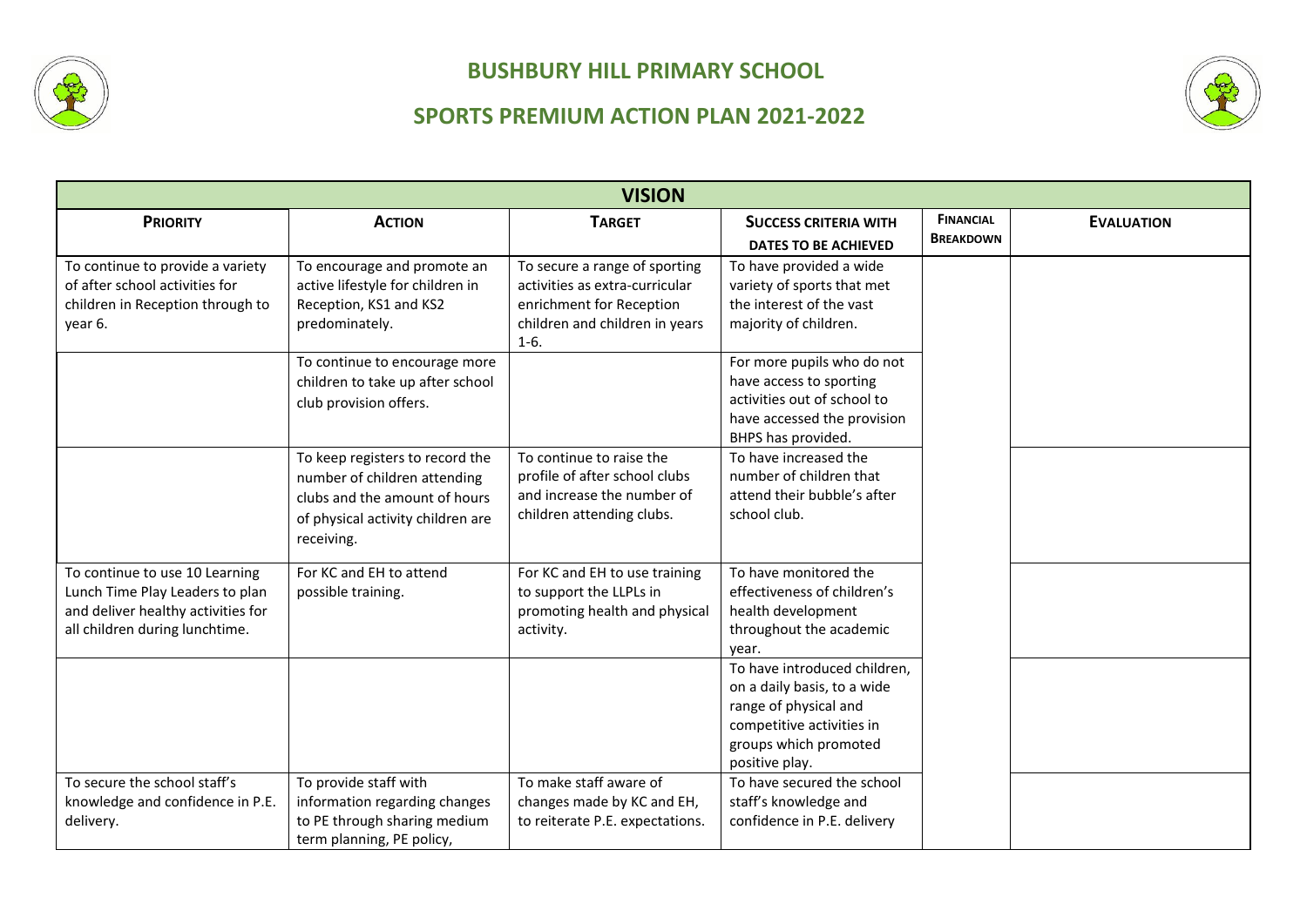



|                                                                                                   | curriculum overview,<br>progression map and I, I, I<br>documents.                            |                                                                                       | throughout the academic<br>year.                                                                                    |                                     |
|---------------------------------------------------------------------------------------------------|----------------------------------------------------------------------------------------------|---------------------------------------------------------------------------------------|---------------------------------------------------------------------------------------------------------------------|-------------------------------------|
| To increase participation in<br>competitive sport in school.                                      | For children to engage in<br>healthy competition.                                            | Target KS1 and KS2 children<br>for competition. (To gain<br>Sports Mark).             | To have worked with the<br>PASS team for evidence of<br>KS1 and KS2 involvement<br>throughout the academic<br>year. |                                     |
| To encourage healthy lifestyle<br>and activity participation.                                     | For children to take part in<br>online challenges which involve<br>active participation.     | For classes to participate in<br>online challenges.                                   | For BHPS to have<br>participated in online<br>challenges.                                                           |                                     |
|                                                                                                   |                                                                                              | To share online challenges<br>with parents for children to<br>participate in at home. | For challenges to have been<br>shared with children and<br>parents for them to<br>participate in.                   |                                     |
| To share expectations with all<br>staff and all children about<br>playtime and lunchtime visions. | To organise new equipment and<br>new equipment trolleys for<br>both KS1 and KS2 playgrounds. | To improve behaviour and<br>sports skills at play times and<br>lunch times.           | For the trolleys to be<br>organised and used by the<br>children and expectations<br>shared with staff.              | Inset day 3/9/21<br>Assembly 8/9/21 |
|                                                                                                   |                                                                                              | To audit and organise new PE<br>kit for the whole school.                             | To have provided a school PE<br>kit for every pupil<br>throughout the school that is<br>age appropriate.            |                                     |

| <b>SCHOOL IMPROVEMENT</b>                                                                                      |                                                                                                                        |                                                                                                                                                                          |                                                                                      |                                      |                   |
|----------------------------------------------------------------------------------------------------------------|------------------------------------------------------------------------------------------------------------------------|--------------------------------------------------------------------------------------------------------------------------------------------------------------------------|--------------------------------------------------------------------------------------|--------------------------------------|-------------------|
| <b>PRIORITY</b>                                                                                                | <b>ACTION</b>                                                                                                          | <b>TARGET</b>                                                                                                                                                            | <b>SUCCESS CRITERIA WITH</b><br><b>DATES TO BE ACHIEVED</b>                          | <b>FINANCIAL</b><br><b>BREAKDOWN</b> | <b>EVALUATION</b> |
| For children to continue with the<br>'Daily Mile Challenge' across<br>years 1 to 6 during their school<br>day. | For children to continue to use<br>the established route as part of<br>their daily routine within their<br>own bubble. | To improve the health and<br>physical fitness of all pupils<br>across the school.<br>These figures below show a<br>combination of both the<br>obese and very obese data: | For the 'Daily Mile<br>Challenge' to have been re-<br>established by Summer<br>Term. |                                      |                   |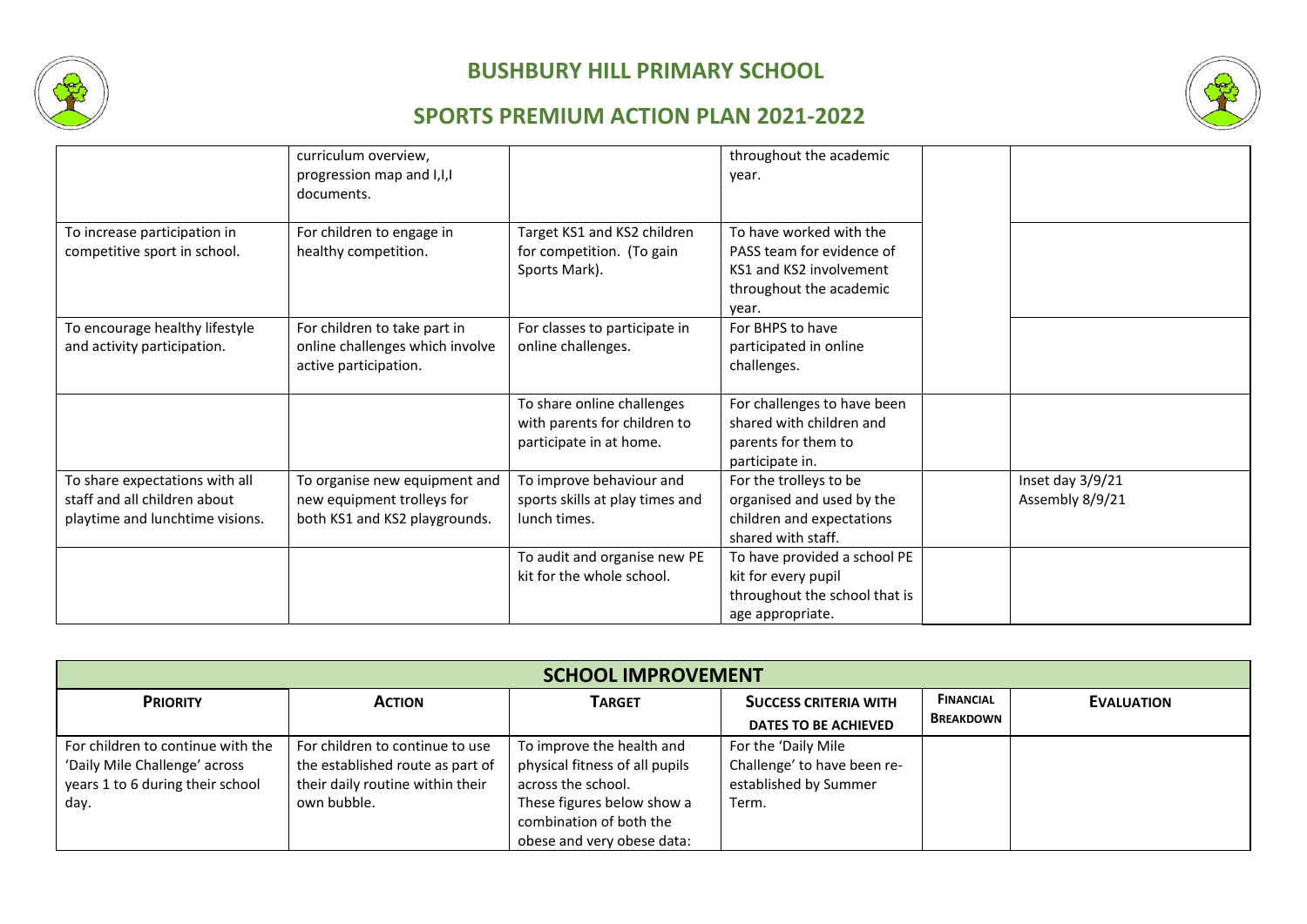



| To continue to improve the        | To monitor P.E. assessment to      | To have staff use their          | Checked termly.                 |
|-----------------------------------|------------------------------------|----------------------------------|---------------------------------|
| quality of teaching and learning  | ensure that staff are              | formative and summative          | Final assessments in July,      |
| and assessment.                   | continuously assessing their       | assessments to inform their      | 2021.                           |
|                                   | children's physical progress in    | planning and delivery of P.E.    |                                 |
|                                   | P.E.                               | to all abilities.                |                                 |
|                                   | To support staff's delivery of     |                                  | Checked termly.                 |
|                                   | P.E. to the children and to        |                                  | Final assessments in July,      |
|                                   | provide useful and                 |                                  | 2020.                           |
|                                   | developmental advice and           |                                  |                                 |
|                                   | guidance.                          |                                  |                                 |
|                                   | To provide new staff with          | To inform new staff of the files | To have supported new           |
|                                   | planning and resources to staff    | on the shared area where         | school staff's knowledge and    |
|                                   | to use within their P.E. planning  | planning and resources can be    | confidence in P.E. delivery     |
|                                   | and lesson delivery.               | accessed for all year groups     | throughout the academic         |
|                                   |                                    | across the school.               | year.                           |
| To continue to use the expertise  | To attend training where           | To use training to support play  | To have attended training       |
| of the PASS team (Helen Bourton)  | possible.                          | leaders and Lunchtime            | where possible throughout       |
|                                   |                                    | Learning Play Leaders as well    | the academic year.              |
|                                   |                                    | as the development of PE and     |                                 |
|                                   |                                    | sports provision at BHPS.        |                                 |
| To provide activities to children | For KC and EH to provide           | To provide holiday clubs if      | If possible (due to COVID 19)   |
| across the school during the      | opportunities during the school    | possible (due to COVID 19)       | for at least 2 holiday clubs to |
| school holidays where possible.   | holidays to engage children in     | during school holidays.          | be made available for           |
|                                   | healthy lifestyle activities where |                                  | children to attend.             |
|                                   | possible.                          |                                  |                                 |
| For children to take part in      | To provide opportunities for       | To encourage children to be      | To introduce children to a      |
| physical and movement activities  | children to engage in              | active within the classroom.     | wide range of physical          |
| within the classroom.             | movement within the classroom      |                                  | activities and to raise         |
|                                   | where possible.                    |                                  | heartbeats and increase         |
|                                   |                                    |                                  | fitness.                        |

| L&M |
|-----|
|     |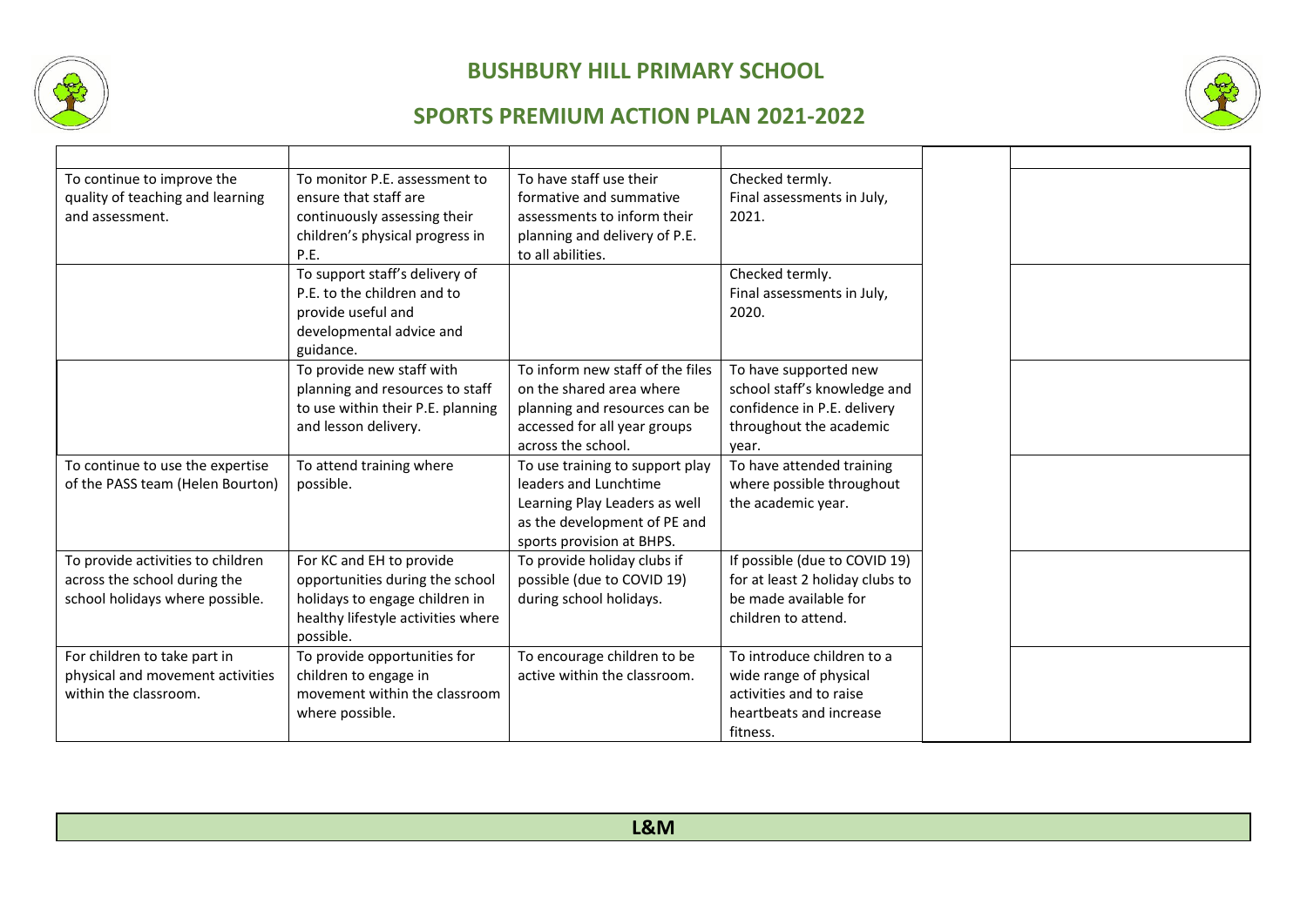



| <b>PRIORITY</b>                                                                                                                                                                                                                                                                 | <b>ACTION</b>                                                                                                                                                                           | <b>TARGET</b>                                                                                                                                                                                                                                                              | <b>SUCCESS CRITERIA WITH</b>                                                                                                                                                                                                                                                                                                                                                                                                        | <b>FINANCIAL</b> | <b>EVALUATION</b> |
|---------------------------------------------------------------------------------------------------------------------------------------------------------------------------------------------------------------------------------------------------------------------------------|-----------------------------------------------------------------------------------------------------------------------------------------------------------------------------------------|----------------------------------------------------------------------------------------------------------------------------------------------------------------------------------------------------------------------------------------------------------------------------|-------------------------------------------------------------------------------------------------------------------------------------------------------------------------------------------------------------------------------------------------------------------------------------------------------------------------------------------------------------------------------------------------------------------------------------|------------------|-------------------|
|                                                                                                                                                                                                                                                                                 |                                                                                                                                                                                         |                                                                                                                                                                                                                                                                            | <b>DATES TO BE ACHIEVED</b>                                                                                                                                                                                                                                                                                                                                                                                                         | <b>BREAKDOWN</b> |                   |
| For KC and EH to work closely<br>with Sporting Schools to deliver 4<br>weekly extra-curricular activities<br>to children across the school and<br>to also engage parents in a parent<br>session in the Summer term                                                              | To provide four weekly after<br>school clubs to 270 children<br>throughout Reception to Year 6<br>children, four of which to<br>encourage parental<br>engagement in the Summer<br>term. | To encourage the number of<br>children attending after school<br>clubs throughout the year to<br>maintain their attendance.<br>Throughout Autumn term,<br>children to attend after school<br>clubs within their year group<br>'bubbles'. To be revised for<br>Spring Term. | For the number of children<br>that attend clubs to be<br>maintained throughout the<br>half termly club.                                                                                                                                                                                                                                                                                                                             |                  |                   |
| For KC and EH to work closely<br>with 10 staff to plan and deliver<br>the P.E. curriculum to all year<br>groups in the school and to<br>provide valuable CPD for staff<br>development to work towards<br>decreasing the schools 'very<br>overweight and obese' obesity<br>data. | To support staff with lesson<br>delivery as needed.                                                                                                                                     | To improve staff confidence<br>with delivering P.E. lessons.                                                                                                                                                                                                               | To see an improvement in<br>the impact of staff delivery<br>of lessons through final<br>assessments.                                                                                                                                                                                                                                                                                                                                |                  |                   |
| For KC and EH to gain knowledge<br>of changes to school<br>competitions and School Games<br>Mark to improve provisions and<br>opportunities for children to<br>compete in sports activities.                                                                                    | To make additional and<br>sustainable improvements to<br>the quality of PE and sport<br>schools offer.                                                                                  | To meet with knowledgeable<br>professionals and implement<br>their suggestions and follow<br>their guidance and advice.                                                                                                                                                    | To recover, develop and add<br>to the PE, physical activity<br>and sport activities that<br><b>Bushbury Hill Primary school</b><br>already offers and build<br>capacity and capability<br>within the school to ensure<br>that improvements made<br>now will benefit pupils<br>joining the school in future<br>years, and to raise the<br>profile of PE and sport<br>across the school as a tool<br>for whole-school<br>improvement. |                  |                   |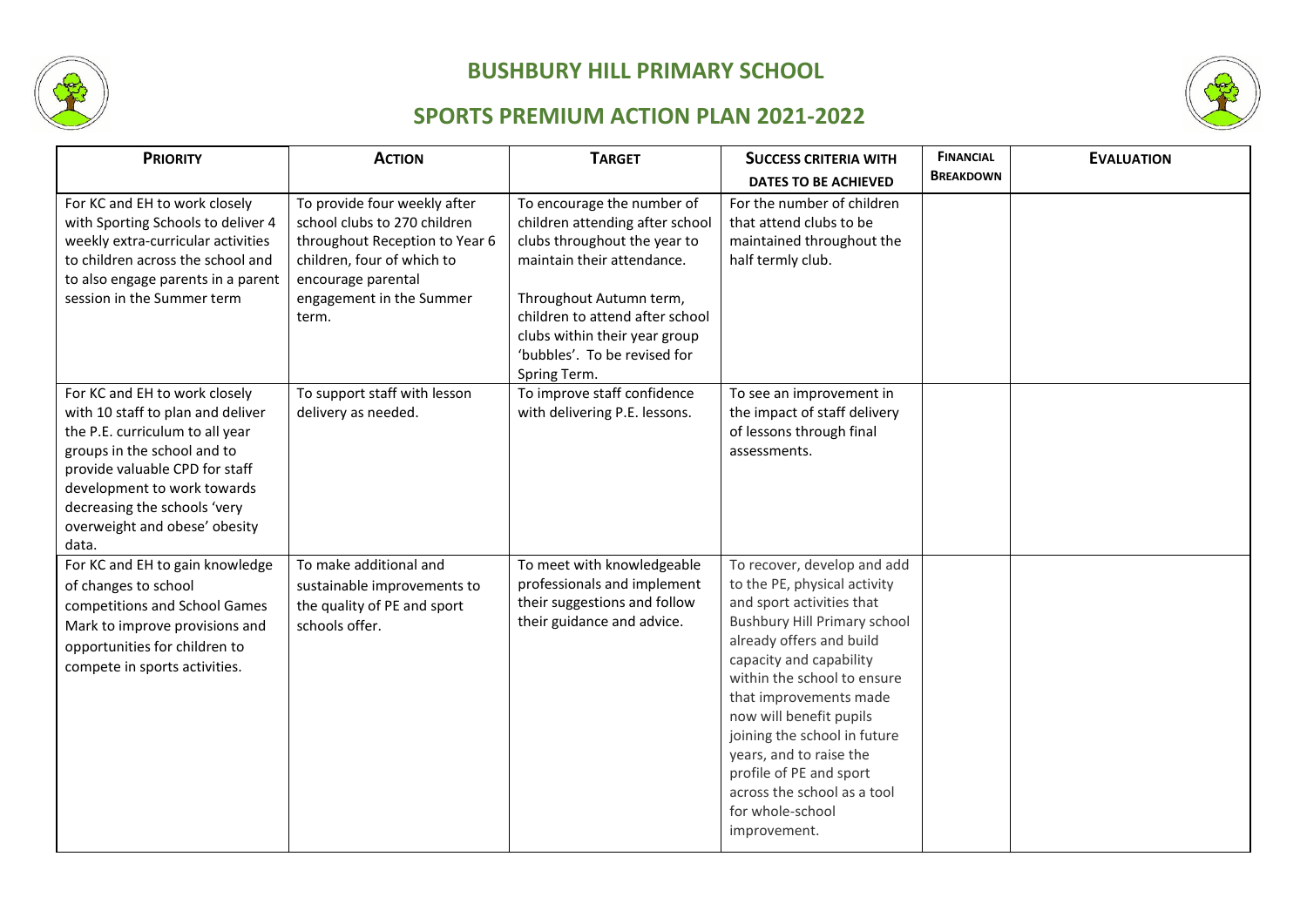



| To develop the role of the PE<br>subject leader and ensure they | For KC/EH to attend CPD.         | For KC and EH to support staff. | For KC to have increased<br>knowledge and skills to |  |
|-----------------------------------------------------------------|----------------------------------|---------------------------------|-----------------------------------------------------|--|
| are equipped to support other                                   |                                  |                                 | enable lessons are taught                           |  |
| staff to confidently deliver an                                 |                                  |                                 | with skill and confidence to                        |  |
| inspiring, enriching curriculum.                                |                                  |                                 | enable children are taught a                        |  |
|                                                                 |                                  |                                 | curriculum which builds on                          |  |
|                                                                 |                                  |                                 | previous learning and                               |  |
|                                                                 |                                  |                                 | extends their knowledge.                            |  |
| To ensure staff are able to                                     | Share links and resources across | Links to be shared with staff.  |                                                     |  |
| support children with home                                      | all PE curriculum areas with     |                                 |                                                     |  |
| learning challenges and tasks if it                             | teaching staff, which can then   |                                 |                                                     |  |
| is needed due to a school closure.                              | be shared in the event of their  |                                 |                                                     |  |
|                                                                 | class bubble self-isolating.     |                                 |                                                     |  |

| <b>CURRICULUM</b>                  |                                 |                                  |                                |                  |                   |
|------------------------------------|---------------------------------|----------------------------------|--------------------------------|------------------|-------------------|
| <b>PRIORITY</b>                    | <b>ACTION</b>                   | <b>TARGET</b>                    | <b>SUCCESS CRITERIA WITH</b>   | <b>FINANCIAL</b> | <b>EVALUATION</b> |
|                                    |                                 |                                  | <b>DATES TO BE ACHIEVED</b>    | <b>BREAKDOWN</b> |                   |
| To secure the implementation of    | To continue to develop          | To continue to implement CPD     | To support staff and assess    |                  |                   |
| the schemes of work with           | confident staff who can deliver | to deliver quality P.E. lessons, | the impact CPD has had on      |                  |                   |
| teaching staff to plan and deliver | a range of P.E. lessons to      | especially in invasion games     | the teachers and children, as  |                  |                   |
| high quality lessons to KS1 and    | children across the school.     | and small game competition.      | well as observe the impact     |                  |                   |
| KS2 children.                      |                                 |                                  | the planning and resources     |                  |                   |
|                                    |                                 |                                  | provided to staff is having on |                  |                   |
|                                    |                                 |                                  | P.E. delivery.                 |                  |                   |
| To ensure new staff, staff new to  | To continue to gain an          |                                  |                                |                  |                   |
| key stages and staff returning     | abundance of ideas and          |                                  |                                |                  |                   |
| from extended maternity are        | resources from our P.E.         |                                  |                                |                  |                   |
| familiar with the new P.E.         | supporters (PASS team) to aid   |                                  |                                |                  |                   |
| expectations in their year group.  | the delivery of P.E. across     |                                  |                                |                  |                   |
|                                    | school.                         |                                  |                                |                  |                   |
|                                    |                                 | To create and organise           | To introduce the new boxes     |                  | Inset day 3/9     |
|                                    |                                 | curriculum topic boxes.          | with staff so they have all    |                  |                   |
|                                    |                                 |                                  | the equipment needed to        |                  |                   |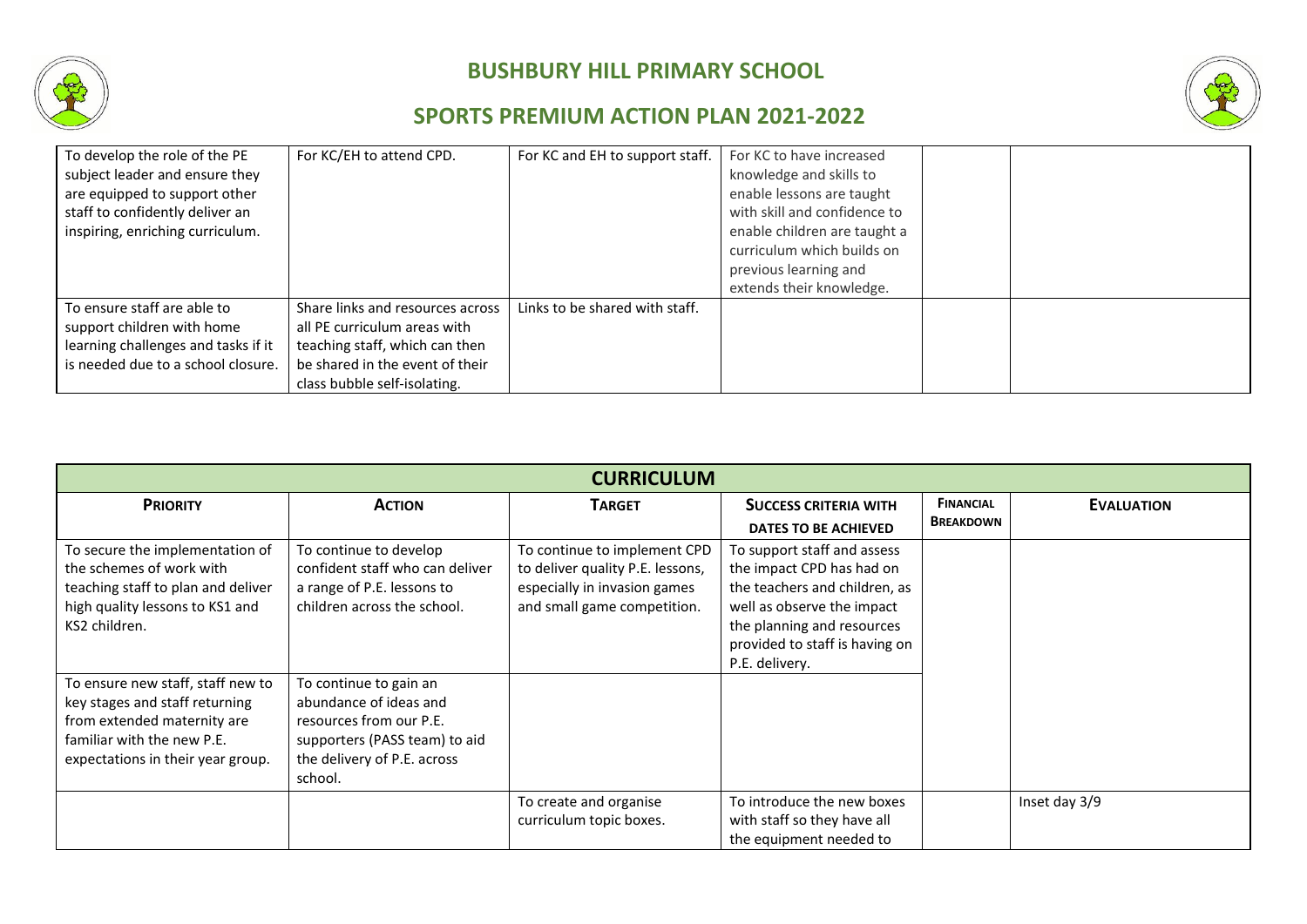



| teach a specific skill or sport |  |
|---------------------------------|--|
| and observe the impact this     |  |
| is having on time               |  |
| management during PE            |  |
| lessons.                        |  |

| <b>TEACHING AND LEARNING</b>                                                                                                                                                                           |                                                                                                                                                                          |                                                                                                    |                                                                                                                                                                                             |                                      |                   |  |
|--------------------------------------------------------------------------------------------------------------------------------------------------------------------------------------------------------|--------------------------------------------------------------------------------------------------------------------------------------------------------------------------|----------------------------------------------------------------------------------------------------|---------------------------------------------------------------------------------------------------------------------------------------------------------------------------------------------|--------------------------------------|-------------------|--|
| <b>PRIORITY</b>                                                                                                                                                                                        | <b>ACTION</b>                                                                                                                                                            | <b>TARGET</b>                                                                                      | <b>SUCCESS CRITERIA WITH</b><br>DATES TO BE ACHIEVED                                                                                                                                        | <b>FINANCIAL</b><br><b>BREAKDOWN</b> | <b>EVALUATION</b> |  |
| For all teaching staff to deliver<br>high quality lessons, which cover<br>skill-based lessons, invasion,<br>gymnastics, dance and health and<br>fitness to enable more teams to<br>access competition. | To continue to improve the<br>teaching and learning of P.E.<br>across the school, particularly in<br>dance and gymnastics.                                               | To monitor the impact CPD is<br>having on the children's<br>physical knowledge and<br>development. | To observe monitor the<br>impact CPD is having on the<br>teacher's knowledge and<br>delivery and the children's<br>physical progress to be<br>reflected in final<br>assessments, July 2022. |                                      |                   |  |
|                                                                                                                                                                                                        | To continue to develop the<br>confidence of staff in using the<br>planning and resources<br>provided in 2021-2022<br>academic year and the delivery<br>of their lessons. |                                                                                                    |                                                                                                                                                                                             |                                      |                   |  |

| SWIMMING TARGETS WITHIN THE CURRENT 2021-22 COHORT:                                                                                                                                                                                                                              |  |  |  |  |  |
|----------------------------------------------------------------------------------------------------------------------------------------------------------------------------------------------------------------------------------------------------------------------------------|--|--|--|--|--|
| From the previous year (2019-2020), we would like to increase the pupil's ability to meet all 3 criteria for NC:<br>66% children to swim competently, confidently and proficiently over a distance of at least 25 metres.<br>66% children to use a range of strokes effectively. |  |  |  |  |  |